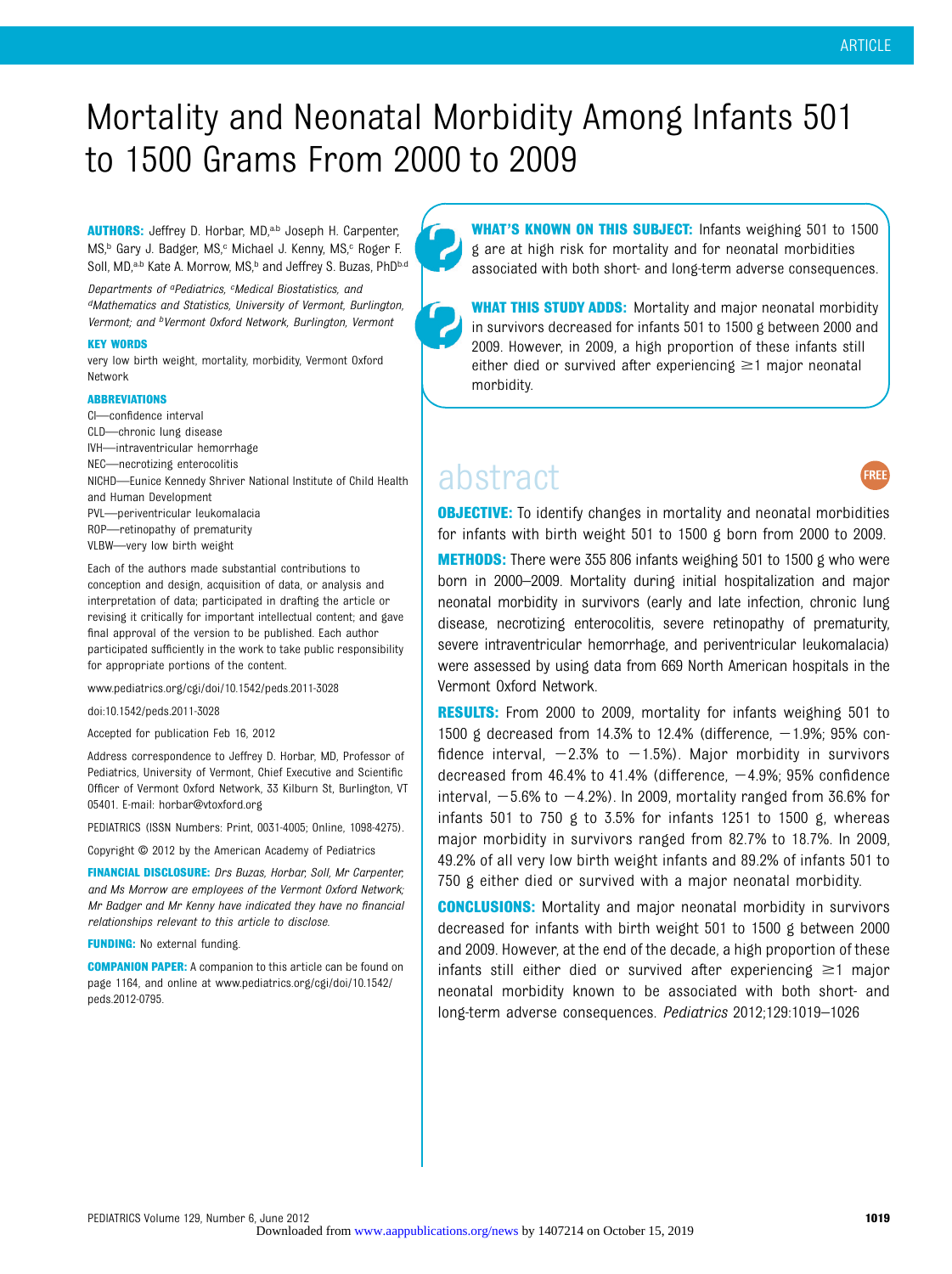Very low birth weight (VLBW) infants (those weighing  $\leq$ 1500 g at birth) represent 1.5% of live births, yet account for  $>50\%$  of infant deaths in the United States.<sup>1</sup> Surviving VLBW infants are at high risk for neurodevelopmental disabilities and generate substantial costs for their families and society.2,3 Many VLBW infants experience major morbidities during their initial hospitalization, including bloodstream and central nervous system infections, necrotizing enterocolitis (NEC), chronic lung disease (CLD), intraventricular hemorrhage (IVH), periventricular leukomalacia (PVL), and retinopathy of prematurity (ROP). These morbidities expose infants to additional diagnostic, therapeutic, and surgical interventions; cause psychological distress for families; and increase length of stay, the risk of rehospitalization, and costs.4–<sup>9</sup> They are associated with later neurodevelopmental disabilities including cerebral palsy, cognitive delay, hearing loss, and visual impairment.10–<sup>18</sup>

Mortality and neonatal morbidity for VLBW infants declined substantially in the early 1990s before leveling off for the remainder of the decade.19–<sup>21</sup> We undertook this study to identify changes in mortality and major neonatal morbidity for infants with birth weight 501 to 1500 g born between 2000 and 2009 and to provide up-to-date estimates of the rates with which these outcomes occur.

#### **METHODS**

Participants submitted deidentified data for infants born at their hospitals or transferred to them within 28 days of birth.22 This study was restricted to infants weighing 501 to 1500 g. Data, collected by local staff using uniform definitions, were submitted to the Vermont Oxford Network. Records were subjected to automated checks for quality and completeness and returned for correction if needed. The Committee

on Human Research at the University of Vermont approved the use of the database for research.

Mortality was defined as death before discharge. Infants transferred from the reporting hospital to another hospital were tracked for survival status until discharge from the hospital.

Infants were classified as having a major neonatal morbidity if they had  $\geq$ 1 of the following conditions before discharge from the reporting hospital: early bacterial infection, late bacterial or fungal infection, NEC, CLD, severe IVH, PVL, or severe ROP.

Early bacterial infection was defined as recovery of a bacterial pathogen from blood or cerebrospinal fluid obtained within 3 days of birth. Late bacterial infection included recovery of either coagulase-negative Staphylococcus or other bacterial pathogen from blood or cerebrospinal fluid obtained  $>3$  days after birth. Diagnosis of coagulasenegative staphylococcal infection also required systemic signs of infection and treatment for  $\geq$ 5 with intravenous antibiotics. Fungal infection was defined as recovery of a fungus from a blood specimen obtained  $>3$  days after birth.

The diagnosis of NEC required  $\geq 1$ clinical sign (eg, bilious gastric aspirate or emesis, abdominal distention, gross or occult blood in the stool) and  $\geq$ 1 radiographic finding (eg, pneumatosis intestinalis, hepatobiliary gas, pneumoperitoneum).

Infants were classified as having CLD if they received supplemental oxygen at 36 weeks' postmenstrual age. Infants discharged before 36 weeks were classified based on their oxygen status at discharge.<sup>23</sup>

IVH was diagnosed with cranial imaging within 28 days of birth by using cranial ultrasound (2000–2005) or cranial ultrasound, MRI, or computed tomography scan (2006–2009). Severe IVH was defined as grades 3 and 4.24 PVL was defined as the presence of periventricular cysts on cranial ultrasound. The diagnosis and staging of ROP were based on retinal examination before discharge with severe ROP defined as stages 3 to 5.25

The significance of changes over time in outcomes was evaluated by using logistic regression with birth year represented as a categorical variable. To adjust for case-mix, race/ethnicity (Hispanic, black [non-Hispanic], white [non-Hispanic], other [non-Hispanic]), gender, gestational age, location of birth (inborn, outborn), multiple birth, small size for gestational age, birth defect, and 1-minute Apgar score were included as covariates in the model. These covariates were chosen because of their association with outcomes and their inclusion in models used for risk adjusted reporting to network members over the study period. Eligible infants from multiple births were included as separate observations. Small size for gestational age was defined within categories based on gender, race/ethnicity, and multiple birth as birth weight below the 10th percentile based on smoothed curves from the US Natality Dataset.26 A contrast was constructed to test for a linear trend in rates across years. Standardized rates and the differences in these rates between 2000 and 2009 were derived from the logistic model with characteristics of infants born in 2009 defining the reference population. Analyses based on standardized rates computed by using infants born in 2000 as the reference population were consistent with those using 2009 (data not presented). Confidence intervals (CIs) for the differences in rates were computed based on SEs by using the Delta method. All analyses accounted for clustering of infants within hospital by using generalized estimating equations.27 Additional analyses were performed within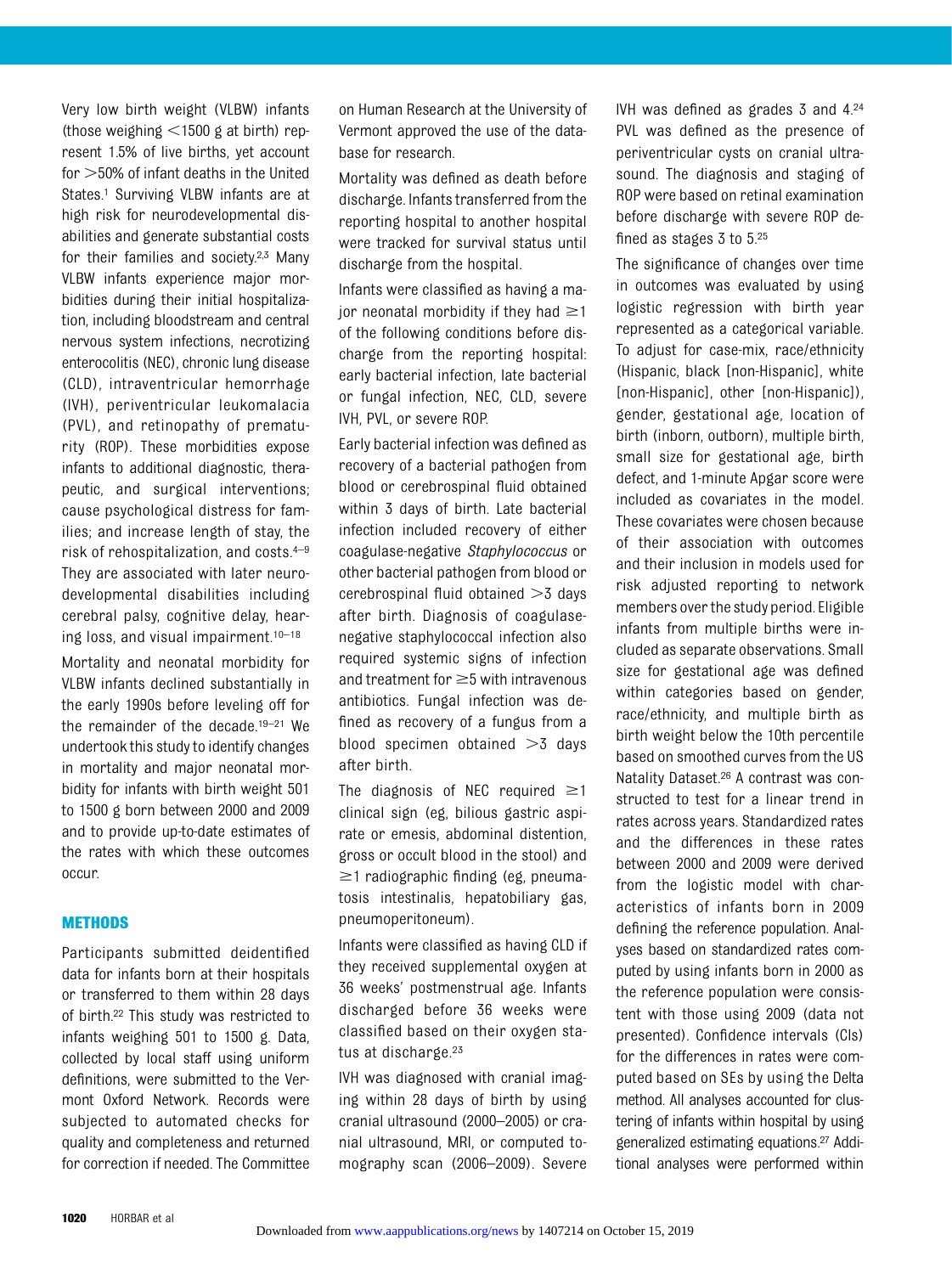250-g birth weight categories. To evaluate the potential effect of changes in participating hospitals over time, primary analyses were replicated for the 278 hospitals that participated for all 10 years. Analyses were performed by using SAS Statistical Software Version 9.2 (SAS Institute, Cary, NC).

#### RESULTS

#### Hospitals and Infants

Six hundred sixty-nine North American hospitals participated in the Vermont Oxford Network from 2000 to 2009 (Supplemental Table 5). Of these hospitals, 33.8% were type A NICUs (ie, restriction on infants they could ventilate), 49.4% were type B NICUs (ie, no restrictions on ventilation, neonatal surgery except open heart surgery), and 16.8% were type C NICUs (ie, no restrictions on ventilation, neonatal surgery including open heart surgery). Half of these participated for  $\geq$ 8 years; 75% participated for  $\geq$ 4 years; and 42% participated for all 10 years. Thirtysix percent were teaching hospitals. The median annual number of VLBW infants per hospital was 57 (interquartile range 30–103).

A total of 355 806 infants with birth weight 501 to 1500 g were cared for at the 669 hospitals from 2000 to 2009. Infant characteristics remained stable throughout the study period with the exception of race, ethnicity, and birth defects. From 2000 to 2009, the distribution by race and ethnicity changed significantly (black, 27.2%–29.4%; Hispanic, 15.5%–18.4%; white, 52.3%–45.7%;

other, 5.0%–6.5%;  $P < 001$ ). The rate of birth defects increased from 4.3% in 2000 to 5.1% in 2009 ( $P = .004$ ). There were no significant changes in other infant characteristics. Overall, 51.1% of the infants were male, 27.8% were multiple births, and 19.0% were small for gestational age. Infants with Apgar scores of  $\leq$  3 at 1 minute represented 25.3% of all infants. Average birth weight in 2000 was 1049 g compared with 1055 g in 2009. The mean gestational age was 28.1 weeks in both 2000 and 2009. The percentages of infants in the 4 birth weight categories were 501 to 750 g, 19.9%; 751 to 1000 g, 23.3%; 751 to 1000 g, 25.8%; and 1251 to 1500 g, 31.0%.

#### **Mortality**

From 2000 to 2009 there were significant decreasing trends in the observed mortality rate for infants weighing 501 to 1500 g and within each 250-g birth weight category except the highest, 1251 to 1500 g (Table 1). Mortality rates in all years were highest for infants weighing 501 to 750 g and decreased with increasing birth weight.

The standardized mortality rate for infants weighing 501 to 1500 g decreased from 14.3% in 2000 to 12.4% in 2009 (difference,  $-1.9\%$ ; 95% CI,  $-2.3\%$  to  $-1.5\%$ ) (Table 2). The change in mortality was greatest for infants 501 to 750 g (difference,  $-5.3\%$ ; 95% Cl,  $-6.7%$  to  $-3.8%$ ) and became smaller with increasing birth weight. In 2009, the mortality rate for infants 501 to 750 g was 36.6% compared with

11.7% for infants 751 to 1000 g, 5.7% for infants 1001 to 1250 g, and 3.5% for infants 1251 to 1500 g.

#### Major Neonatal Morbidity

There were significant decreasing trends in the observed rate of major neonatal morbidity in survivors for all birth weight categories (Table 3). The observed rates of major neonatal morbidity in survivors were highest in all years for infants weighing 501 to 750 g and decreased with increasing birth weight.

The standardized rate of major neonatal morbidity in survivors for infants 501 to 1500 g decreased from 46.4% in 2000 to 41.4% in 2009 (difference,  $-$ 4.9%; 95% Cl,  $-5.6$ % to  $-4.2$ %) (Table 4). The change was smallest for infants 501 to 750 g (difference,  $-1.8\%$ ; 95% CI,  $-3.4\%$  to  $-0.3\%$ ), and ranged from  $-4.6\%$  to  $-5.7\%$  in the other birth weight categories. In 2009, the rates of major neonatal morbidity in survivors for infants 501 to 750 g was 82.7% compared with 57.4% for infants 750 to 1000 g, 33.1% for infants 1001 to 1250 g, and 18.7% for infants 1251 to 1500 g.

There were statistically significant decreases from 2000 to 2009 in the rates of several individual major neonatal morbidities for surviving infants weighing 501 to 1500 g including early infection, late infection, CLD, and severe ROP (Table 4). The decreases in severe IVH and PVL were of borderline statistical significance, as was the increase in the rate of NEC.

TABLE 1 Observed Mortality Rates by Year and Birth Weight Category for Infants 501 to 1500 g From 2000 to 2009 ( $N = 355\,806$ )<sup>a</sup>

| Weight, g    | 2000. %<br>$n = 27125$ | 2001. %<br>$n = 27,498$ | 2002. %<br>$n = 29352$ | 2003. %<br>$n = 31476$ | 2004. %<br>$n = 34772$ | 2005. %<br>$n = 37227$ | 2006. %<br>$n = 39854$ | 2007. %<br>$n = 41653$ | 2008. %<br>$n = 43283$ | 2009. %<br>$n = 43,566$ | P Value <sup>a</sup> |
|--------------|------------------------|-------------------------|------------------------|------------------------|------------------------|------------------------|------------------------|------------------------|------------------------|-------------------------|----------------------|
| AII 501-1500 | 14.1                   | 14.3                    | 15.0                   | 14.4                   | 14.2                   | 14.0                   | 13.9                   | 13.7                   | 12.9                   | 12.5                    | < 0.001              |
| $501 - 750$  | 41.7                   | 43.1                    | 44.0                   | 42.2                   | 43.2                   | 41.2                   | 41.5                   | 39.8                   | 39.2                   | 36.6                    | < 0.001              |
| 751-1000     | 13.0                   | 13.3                    | 13.9                   | 14.5                   | 13.5                   | 13.5                   | 13.4                   | 13.8                   | 12.6                   | l 1.7                   | < 0.01               |
| 1001-1250    | 6.3                    | 5.9                     | 5.8                    | 5.9                    | 5.4                    | 6.0                    | 5.4                    | 5.9                    | 5.3                    | 5.7                     | < 0.001              |
| 1251-1500    | 3.5                    | 3.4                     | 3.8                    | 3.6                    | 3.3                    | 3.5                    | 3.9                    | 3.4                    | 3.3                    | 3.5                     | .112                 |

Mortality data were missing for 0.3% of infants.

a P values correspond to the test for linear trend across years, after adjusting for infant characteristics by using logistic regression.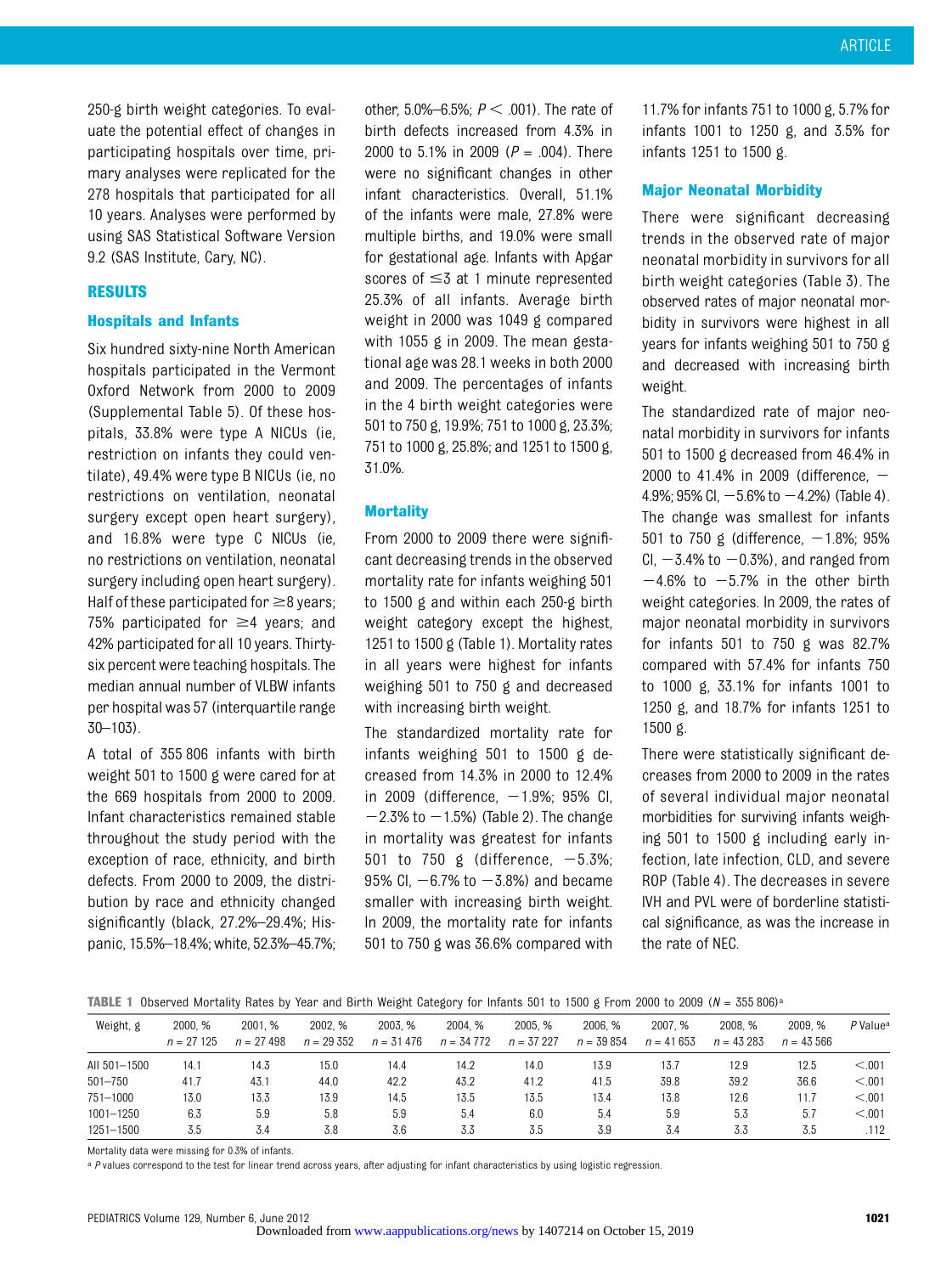|  | <b>TABLE 2</b> Comparison of Standardized Rates for Mortality in 2000 and 2009 for Infants 501 to 1500 g |  |  |  |
|--|----------------------------------------------------------------------------------------------------------|--|--|--|
|  |                                                                                                          |  |  |  |

|                 | 2000. % | 2009. % | Difference (95% CI)         |
|-----------------|---------|---------|-----------------------------|
| All 501-1500 g  | 14.3    | 12.4    | $-1.9$ (-2.3 to -1.5)       |
| $501 - 750$ g   | 41.8    | 36.6    | $-5.3$ (-6.7 to $-3.8$ )    |
| 751-1000 g      | 13.8    | 11.7    | $-2.2$ ( $-3.2$ to $-1.2$ ) |
| $1001 - 1250$ g | 6.4     | 5.7     | $-0.7$ (-1.4 to -0.1)       |
| 1251-1500 g     | 3.7     | 3.5     | $-0.2$ ( $-0.7$ to 0.2)     |

Adjusted for infant characteristics based on logistic regression. Values are computed by using the characteristics of infants born in 2009 as the reference population.

#### Death or Major Neonatal Morbidity

The combined outcome of death or  $\geq$ 1 major neonatal morbidity in survivors, among all infants 501 to 1500 g, decreased from 53.8% in 2000 to 49.2% in 2009 (difference,  $-4.6%$ ; 95% CI,  $-$ 5.3% to  $-4.0$ %). The rates of the combined outcome were highest for infants weighing 501 to 750 g and decreased with increasing birth weight. The rates decreased significantly from 2000 to 2009 in all birth weight categories with changes of  $-1.6%$  (95% CI,  $-2.6%$ to  $-0.6$ %) in the 501 to 750 g category and  $-5.5\%$  (95% CI,  $-6.9\%$  to  $-4.2\%$ ),  $-$ 5.6% (95% Cl,  $-7.0$ % to  $-4.2$ %), and  $-$ 4.6% (95% CI,  $-5.8$ % to  $-3.5$ %) in the 751 to 1000 g, 1001 to 1250 g, and 1251 to 1500 g categories, respectively

(Fig 1). In 2009, the rates of the combined outcome of death or major neonatal morbidity in survivors was 89.2% for infants weighing 501 to 750 g compared with 62.6% for infants 751 to 1000 g, 37.1% for infants 1001 to 1250 g, and 21.8% for infants 1251 to 1500 g.

The primary analyses were replicated for the 278 hospitals that participated in all 10 years ofthe study. The results of these analyses parallel the results from all 669 hospitals. For these hospitals, the estimated changes in mortality  $(-2.1\%; 95\% \text{ Cl}, -2.6\% \text{ to } -1.6\%),$ major neonatal morbidity in survivors  $(-5.3\%; 95\% \text{ Cl}, -6.1\% \text{ to } -4.5\%)$ , and the combined outcome of mortality or major neonatal morbidity in survivors

 $(-5.0\%; 95\% \text{ Cl.} - 5.8\% \text{ to } -4.3\%)$  were consistent with those from the full sample.

#### **DISCUSSION**

Between 2000 and 2009, the rates of mortality and major neonatal morbidities in survivors decreased for infants with a birthweight of 501to 1500 g. As a consequence, the percentage of these infants with an unfavorable outcome defined as either dying or experiencing  $\geq$ 1 major neonatal morbidity decreased by 4.6%. This indicates that for every 22 infants weighing 501 to 1500 g who were cared for in 2009, 1 fewer infant would have had an unfavorable outcome compared with similar infants cared for in 2000. Infants weighing 501 to 750 g had the largest decrease in mortality but the smallest decrease in survival with morbidity. The 5.3% decrease in mortality before discharge from 2000 to 2009 we observed for infants 501 to 750 g is consistent with the 4.6% decrease in infant mortality from 2000 to 2007 reported

| <b>TABLE 3</b> Observed Major Morbidity Rates by Year for Surviving Infants 501 to 1500 g From 2000 to 2009 ( $N = 305770$ ) |  |  |  |
|------------------------------------------------------------------------------------------------------------------------------|--|--|--|

|                                  | 2000, %     | 2001, %     | 2002, %     | 2003, %     | 2004, %     | 2005, %     | 2006, %     | 2007, %     | 2008, %     | 2009, %     | P Value <sup>a</sup> |
|----------------------------------|-------------|-------------|-------------|-------------|-------------|-------------|-------------|-------------|-------------|-------------|----------------------|
|                                  | $n = 23248$ | $n = 23493$ | $n = 24903$ | $n = 26872$ | $n = 29742$ | $n = 31912$ | $n = 34186$ | $n = 35822$ | $n = 37575$ | $n = 38017$ |                      |
|                                  |             |             |             |             |             |             |             |             |             |             |                      |
| Any major morbidity <sup>b</sup> |             |             |             |             |             |             |             |             |             |             |                      |
| All 501-1500 g                   | 45.8        | 47.2        | 46.9        | 46.6        | 45.9        | 46.0        | 45.2        | 44.0        | 42.1        | 41.4        | < 0.01               |
| $501 - 750$ g                    | 84.0        | 87.7        | 85.7        | 87.0        | 86.2        | 86.5        | 85.8        | 84.5        | 84.0        | 82.7        | < 0.001              |
| 751-1000 g                       | 62.1        | 65.4        | 64.5        | 65.1        | 64.8        | 63.3        | 62.9        | 61.2        | 59.7        | 57.4        | < 0.01               |
| $1001 - 1250$ g                  | 38.7        | 39.2        | 39.4        | 39.3        | 38.3        | 38.7        | 38.1        | 36.3        | 34.2        | 33.1        | < 0.001              |
| 1251-1500 g                      | 23.4        | 24.3        | 23.7        | 23.1        | 22.8        | 22.5        | 21.7        | 20.8        | 19.3        | 18.7        | < 0.01               |
| Major neonatal morbidities       |             |             |             |             |             |             |             |             |             |             |                      |
| Early bacterial infection        | 1.9         | 1.8         | 1.9         | 1.6         | 1.8         | 1.8         | 1.7         | 1.6         | 1.6         | 1.7         | .074                 |
| Late infection (bacterial        | 21.1        | 20.6        | 19.7        | 20.4        | 20.5        | 19.9        | 19.1        | 18.4        | 16.9        | 15.0        | < 0.01               |
| or fungal) <sup>c</sup>          |             |             |             |             |             |             |             |             |             |             |                      |
| NEC                              | 4.8         | 4.7         | 4.6         | 5.0         | 4.7         | 5.5         | 5.7         | 6.1         | 5.8         | 5.3         | < 0.01               |
| CLD <sup>d</sup>                 | 27.1        | 30.0        | 30.4        | 29.8        | 28.3        | 28.9        | 28.8        | 27.7        | 26.2        | 26.2        | < 0.01               |
| Severe IVH (grades 3             | 6.2         | 6.2         | 6.6         | 6.6         | 6.5         | 6.4         | 6.6         | 6.3         | 6.3         | 6.1         | .044                 |
| and $4$ ) <sup>e</sup>           |             |             |             |             |             |             |             |             |             |             |                      |
| <b>PVLf</b>                      | 3.0         | 3.2         | 2.9         | 2.9         | 2.8         | 2.9         | 3.1         | 2.9         | 2.8         | 2.7         | .019                 |
| Severe ROP (stages 3-5) 8        | 10.5        | 11.4        | 10.9        | 10.8        | 9.9         | 9.5         | 8.3         | 8.0         | 7.5         | 6.8         | < 0.001              |
|                                  |             |             |             |             |             |             |             |             |             |             |                      |

Sample sizes vary across outcome measures. Less than 1% of cases have missing data for any measure unless otherwise noted.

a P values correspond to the test for linear trend across years, after adjusting for infant characteristics by using logistic regression.

b Data were missing for 5.5% of surviving infants.

 $c$  Among surviving infants in the reporting hospital after day 3 of life,  $N = 304615$ .

<sup>d</sup> Among infants with gestational age of  $\leq$  36 wk, N = 304 918.

 $e$  Among infants who received cranial imaging within 28 d of birth,  $N = 288341$ .

f Among infants who received cranial imaging before discharge,  $N = 292080$ .

<sup>g</sup> Among infants who received an eye exam before discharge,  $N = 236580$ .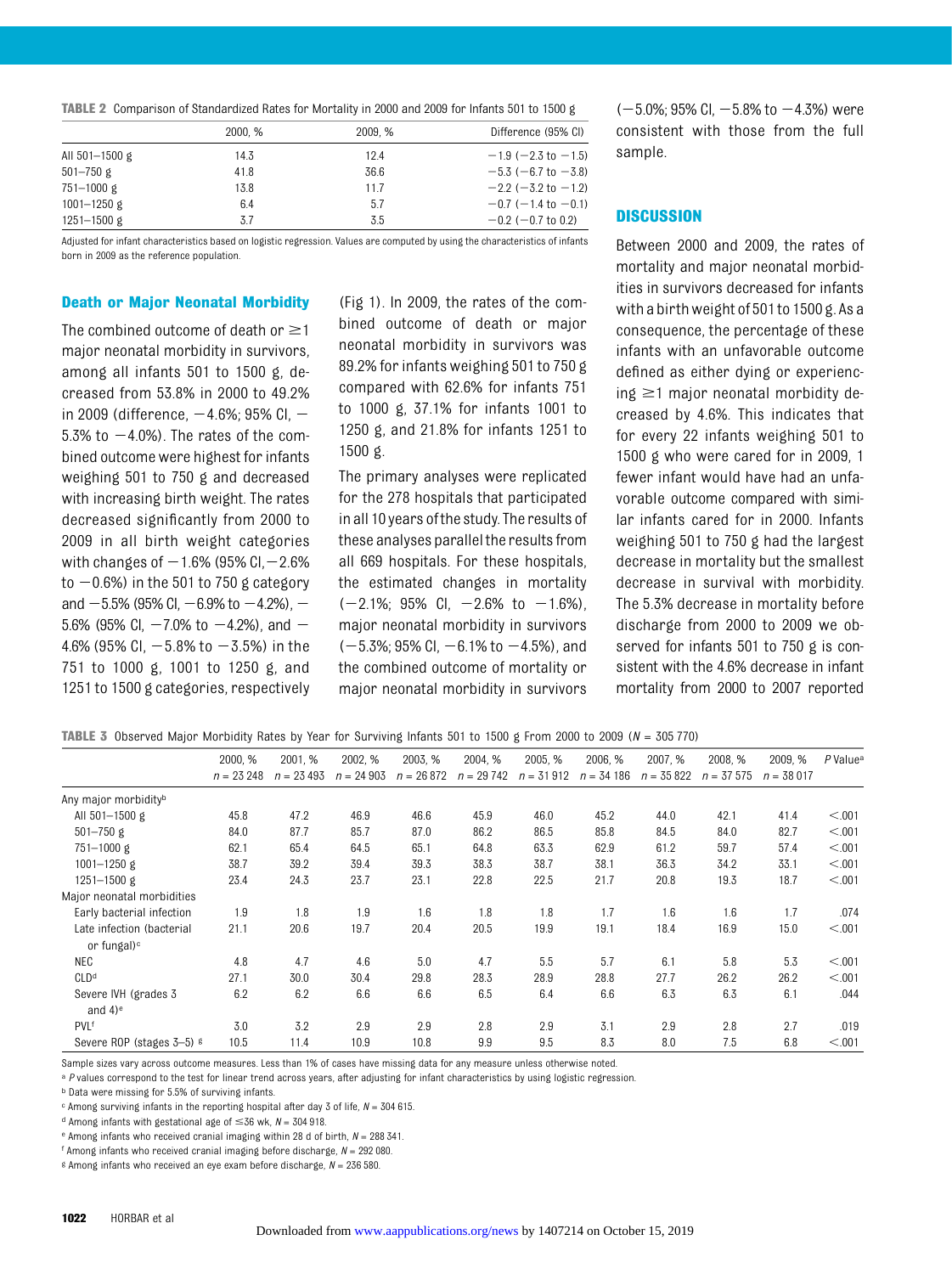TABLE 4 Comparison of Standardized Rates for Major Neonatal Morbidities in 2000 and 2009 for Surviving Infants 501 to 1500 g

|                                      | 2000, % | 2009, % | Difference (95% CI)         |
|--------------------------------------|---------|---------|-----------------------------|
|                                      |         |         |                             |
| Any major morbidity                  |         |         |                             |
| All 501-1500 g                       | 46.4    | 41.4    | $-4.9$ (-5.6 to -4.2)       |
| $501 - 750$ g                        | 84.5    | 82.7    | $-1.8$ (-3.4 to -0.3)       |
| 751-1000 g                           | 63.1    | 57.4    | $-5.6$ ( $-7.2$ to $-4.1$ ) |
| 1001-1250 g                          | 38.8    | 33.1    | $-5.7$ ( $-7.1$ to $-4.3$ ) |
| $1251 - 1500$ g                      | 23.3    | 18.7    | $-4.6$ (-5.8 to -3.5)       |
| Major neonatal morbidities           |         |         |                             |
| Early bacterial infection            | 2.0     | 1.7     | $-0.3$ ( $-0.6$ to $-0.1$ ) |
| Late infection (bacterial or fungal) | 21.5    | 15.0    | $-6.6$ ( $-7.2$ to $-6.0$ ) |
| NEC                                  | 4.9     | 5.3     | $0.4$ (0.0 to 0.7)          |
| CLD                                  | 27.7    | 26.3    | $-1.4$ (-2.1 to -0.8)       |
| Severe IVH (grades 3 and 4)          | 6.5     | 6.1     | $-0.4$ ( $-0.8$ to 0.0)     |
| PVL                                  | 3.0     | 2.7     | $-0.3$ (-0.6 to -0.0)       |
| Severe ROP (stages 3-5)              | 10.2    | 6.8     | $-3.3$ ( $-3.8$ to $-2.8$ ) |

Adjusted for infant characteristics based on logistic regression. Values are computed by using the characteristics of infants born in 2009 as the reference population.



#### FIGURE 1

Mortality and major neonatal morbidity in survivors in 2009 compared with 2000 by birth weight category for infants 501 to 1500 g. Mortality (red bar) and major neonatal morbidity in survivors (blue bar) by 250-g birth weight category in 2000 and 2009. The total height of the bar represents the percentage of infants who either died or survived with  $\geq$ 1 more major neonatal morbidity.

for infants 500 to 749 g in the United States.<sup>1</sup>

Despite the improvements in outcomes between 2000 and 2009, 49% of all infants with birth weight 501 to 1500 g and 89% of those with birth weight 501 to 750 g either died or survived after experiencing  $\geq$ 1 major neonatal morbidity in 2009. Mortality rates in 2009 ranged from 36.6% for infants of 501 to 750 g to 3.5% for infants of 1251 to 1500 g. Rates of major neonatal morbidity in survivors ranged from 82.7% for infants of 501 to 750 g to 18.7% for infants of 1251 to 1500 g. These estimates provide up-to-date information on mortality and morbidity for infants of 501 to 1500 g cared for in a wide range of NICUs caring for  $>$ 80% of the infants in this birth weight category born in North America in 2009.28–<sup>30</sup>

We evaluated changes in mortality and major neonatal morbidity for the entire decade of 2000–2009. Two other North American neonatal networks have reported findings from periods overlapping the one we studied. The Eunice Kennedy Shriver National Institute of Child Health and Human Development (NICHD) Neonatal Research Network reported on 9575 surviving infants of 22 to 28 weeks' gestation born at 1 of 20 participating hospitals.<sup>31</sup> After adjusting for case mix, they found a small but statistically significant increase between 2003 and 2007 in the proportion of infants surviving without a major neonatal morbidity (37% in 2003, 36% in 2007; adjusted relative risk, 1.04; 95% CI 1.02–1.06) but did not find any decrease in mortality (28% in both 2003 and 2007; adjusted relative risk, 1.00; 95% CI, 0.99–1.01). We included the same major morbidities as the NICHD in our definition, but our study population included infants of more advanced gestational age.

The Canadian Neonatal Network reported outcomes for 3763 infants of  $<$ 29 weeks' gestation treated in 1996– 1997 and 2006–2007 at 15 Canadian hospitals.32 Mortality for these infants decreased from 17.2% to 14.7% over this period (adjusted odds ratio, 1.13; 95% CI 0.92–1.40), whereas bronchopulmonary dysplasia defined as oxygen or pressure support at 36 weeks' postmenstrual age increased from 34.7% to 46.1% (adjusted odds ratio, 1.88; 95% CI 1.60–2.20). This contrasts with our finding of statistically significant decreases in both mortality and in the rate of CLD defined as supplemental oxygen at 36 weeks.

A population-based study of 1011 infants born in Sweden before 27 weeks' gestation from 2004 to 2007 found that 55% of 1-year survivors had experienced  $\geq$ 1 major morbidity.<sup>33</sup> As opposed to our study and the NICHD study, infection was not included as a major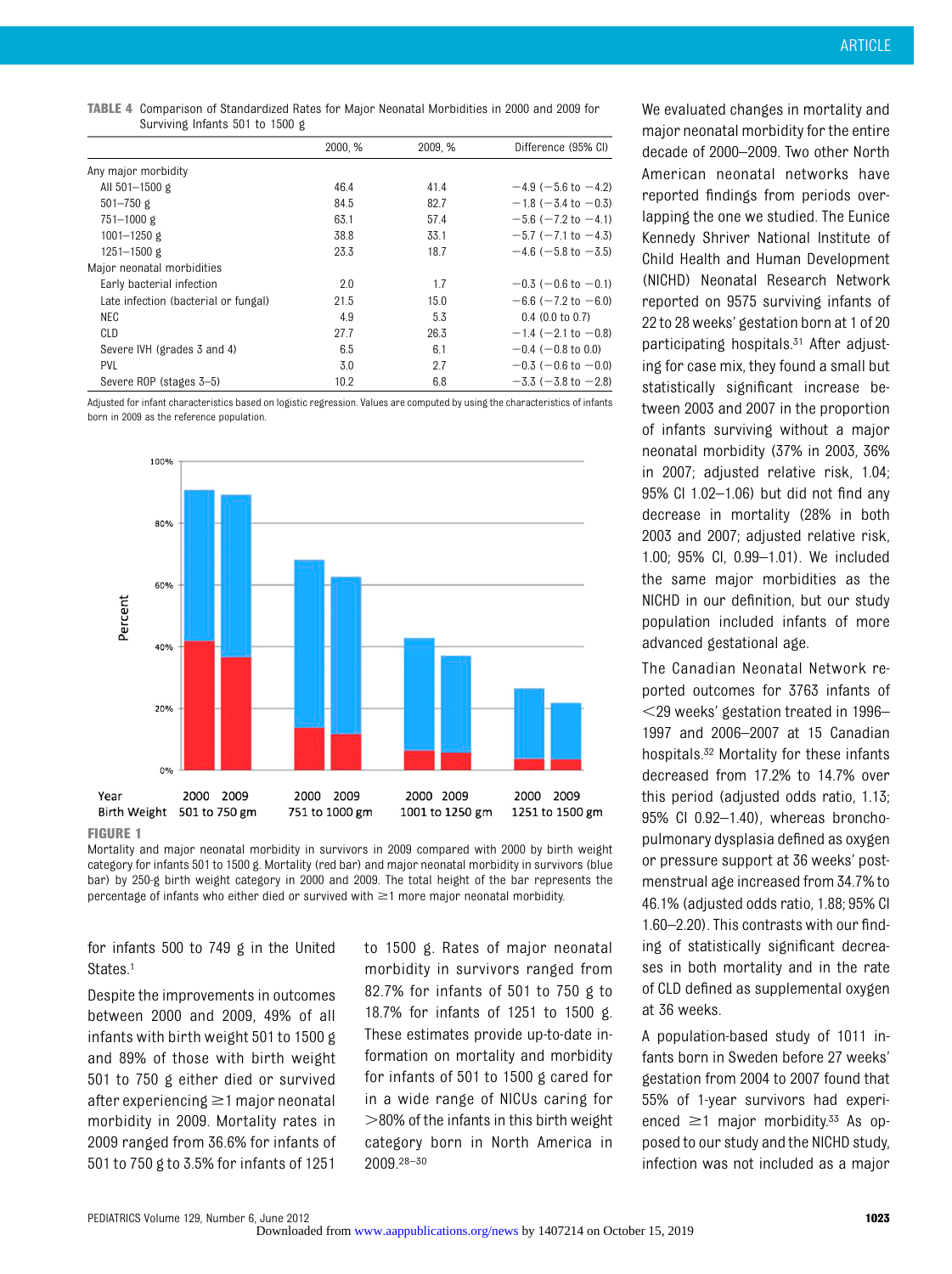morbidity. The different periods and patient populations make comparisons of the estimates of mortality and morbidity in survivors among our study and those from the NICHD, Canada, and Sweden difficult. However, all 3 studies found that a substantial percentage of surviving infants at the lowest ranges of birth weight and gestational age ex $period \geq 1$  major neonatal morbidity during their initial hospitalization.

This is concerning for two reasons. First, these morbidities are significant adverse events in their own right, complicating the NICU course; exposing infants to additional diagnostic, therapeutic, and surgical interventions; causing psychological distress for families; and increasing length of stay, the risk of rehospitalization, and costs.4–<sup>9</sup>

Second, the major neonatal morbidities are predictive of long-term neurodevelopmental disabilities such as cerebral palsy, cognitive delay, hearing loss, and visual impairment.<sup>10-18</sup> We can estimate the risks for long-term neurodevelopmental disabilities by using the results of Schmidt et al, who reported that 3 neonatal morbidities (CLD, brain injury [severe IVH and PVL], and severe ROP) strongly predict adverse neurodevelopmental outcome (cerebral palsy, cognitive delay, severe hearing loss, bilateral blindness) at 18 months of age for infants with birth weights of 500 to 999 g.10 They estimated the risk of poor outcome to be 18% for infants with none of the 3 morbidities and 42%, 62%, and 88% for infants with 1, 2, and 3 morbidities, respectively. If we apply the Schmidt score to our population of infants of 501 to 1000 g born in 2009, this translates into an overall estimated risk of 36% for later neurodevelopmental disabilities for these infants, a risk similar to that reported in 2-year follow-up studies of a cohort of extremely low birth weight infants at Vermont Oxford Network centers from 1998 to 2003.34 Neonatal infection and NEC, which many of the infants in our study also experienced, have been shown to additionally increase the risk of later neurodevelopmental impairment.35,36 It would not be appropriate to estimate the risk of later neurodevelopmental disabilities for the infants  $>$ 1000 g by using the Schmidt score since the score has not been validated in that population. However, the rates of major neonatal morbidity in survivors of 33% for infants 1001 to 1250 g and 19% for infants 1251 to 1500 g suggest that many of these infants are at risk as well. Given that mortality rates for VLBW infants  $>1000$  g are currently in the range of 5%, opportunities for improvement in this group will be in additional reduction in the rates of major neonatal morbidities. For VLBW infants weighing  $\leq 1000$  g, there are opportunities for improvement in both mortality and major morbidity.

There are several limitations to our study. Eligibility was restricted to infants with a birth weight of 501 to 1500 g. Thus, our inferences are limited to infants in that weight range. We did not define or stratify our study population based on gestational age because before 2006, eligibility for the Vermont Oxford Network Database was based only on birth weight. A previous report from the Vermont Oxford Network of infants of 401 to 500 g born from 1996 to 2000 found that 17% of the infants survived to discharge with few surviving without major morbidity.37 Additional studies focusing on infants at the lowest ranges of birth weight and gestational age are warranted. Infants who were transferred to another hospital were only followed for the development of a major morbidity until they were discharged from the reporting hospital. This limitation does not apply to mortality since survival status was tracked for transferred infants until they were discharged from the hospital. Since infants who transferred for reasons other than discharge planning and did not have a major morbidity before their transfer represented 1.0% and 1.1% of infants in 2000 and 2009, respectively, it is unlikely that our estimates of the rates of morbidity in survivors or our estimates of the changes in these rates would be substantially affected.

Over the decade, changes were noted in both infant characteristics and the numberofparticipating centers.Known infant characteristics have been accounted for in the analyses. To evaluate the impact of changes in participating centers, we performed an analysis based on the subset of hospitals that were members throughout the study period, suggesting that the changes in participating hospitals over the course of the study were not responsible for the changes we observed in mortality and morbidity.

We observed a decrease of 3.3% in the rate of severe ROP between 2000 and 2009. It is important to consider that after the report in 2003 from the Early Treatment of Retinopathy of Prematurity Cooperative Group and the subsequent publication of revised guidelines by the American Academy of Pediatrics in 2006, that retinal ablation therapy may have been performed at a less severe stage of ROP. This could have contributed to the reduced incidence of stage 3, 4, or 5 ROP that we observed. $38,39$ However, we did not observe a statistically significant increase in the rate of laser or cryosurgery for ROP (data not shown), suggesting that earlier surgical intervention was not the explanation for a decrease in severe ROP. We observed a 0.4% decrease in severe IVH over the decade. Although the overall percentage of infants undergoing any form of cranial imaging did not change significantly over the study period, it is possible that the use of computed tomography and MRI after 2005 for the diagnosis and grading of IVH affected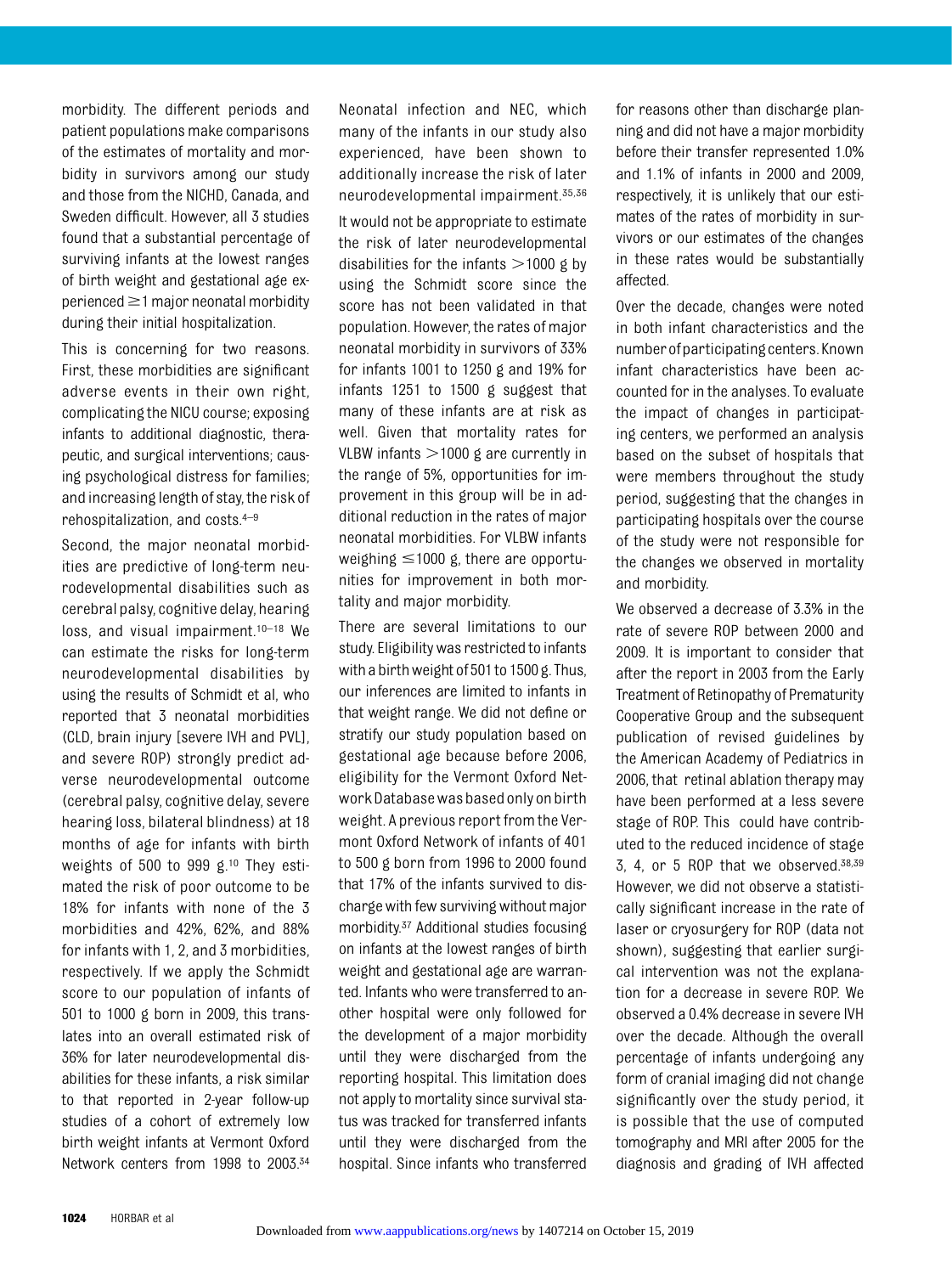the detection of IVH. The diagnosis of cystic PVL was made based on cranial ultrasound over the entire study period. Although our study includes a large and diverse group of North American NICUs, the study sample is not population based. Our findings should only be interpreted as reflecting the outcomes for infants receiving care at North American hospitals with NICUs and should not be generalized to the population of all live born infants of 501 to 1500 g or to those treated in NICUs outside of North America. The study population includes all infants weighing 501 to 1500 g who were born at a participating hospital or transferred to a participating hospital within 28 days of birth. Because this is not a population-based study, these data should be interpreted with caution if used for prenatal counseling.

#### **CONCLUSIONS**

Mortality and survival with major neonatal morbidity for infants 501 to 1500 g

decreased between 2000 and 2009. Infants weighing 501 to 750 g had the greatest decrease in mortality but the least change in survival with major morbidity. In 2009, nearly half of all infants 501 to 1500 g and 89% of those weighing 501 to 750 g either died or survived after experiencing  $\geq$ 1 major morbidity during their initial hospital stay, highlighting the continuing challenges facing these vulnerable patients, their families, and the health professionals who care for them.

#### REFERENCES

- 1. Mathews TJ, MacDorman MF. Infant Mortality Statistics From the 2007 Period Linked Birth/ Infant Death Data Set. National Vital Statistics Reports. 2011;59(6). Hyattsville, MD: National Center for Health Statistics. Available at: [www.cdc.gov/nchs/data/nvsr/nvsr59/](http://www.cdc.gov/nchs/data/nvsr/nvsr59/nvsr59_06.pdf) [nvsr59\\_06.pdf.](http://www.cdc.gov/nchs/data/nvsr/nvsr59/nvsr59_06.pdf) Accessed February 1, 2012
- 2. Zupancic JAF. A systematic review of costs associated with preterm birth. In: Behrman RE, Stith Butler A, eds. Preterm Birth: Causes, Consequences, and Prevention. Washington, DC: Institute of Medicine, National Academies Press; 2007
- 3. Hack M, Flannery DJ, Schluchter M, Cartar L, Borawski E, Klein N. Outcomes in young adulthood for very-low-birth-weight infants. N Engl J Med. 2002;346(3):149–157
- 4. Payne NR, Carpenter JH, Badger GJ, Horbar JD, Rogowski J. Marginal increase in cost and excess length of stay associated with nosocomial bloodstream infections in surviving very low birth weight infants. Pediatrics. 2004;114(2):348–355
- 5. Stroustrup A, Trasande L. Epidemiological characteristics and resource use in neonates with bronchopulmonary dysplasia: 1993-2006. Pediatrics. 2010;126(2):291– 297
- 6. Neu J, Walker WA. Necrotizing enterocolitis. N Engl J Med. 2011;364(3):255–264
- 7. Lad EM, Nguyen TC, Morton JM, Moshfeghi DM. Retinopathy of prematurity in the United States. Br J Ophthalmol. 2008;92(3): 320–325
- 8. Singer LT, Salvator A, Guo S, Collin M, Lilien L, Baley J. Maternal psychological distress and parenting stress after the birth of a very low-birth-weight infant. JAMA. 1999; 281(9):799–805
- 9. Smith VC, Zupancic JAF, McCormick MC, et al. Rehospitalization in the first year of life among infants with bronchopulmonary dysplasia. J Pediatr. 2004;144(6):799–803
- 10. Schmidt B, Astalos EV, Roberts RS, Robertson CM, Sauve RS, Whitfield MF; Trial of Indomethacin Prophylaxis in Preterms (TIPP) Investigators. Impact of bronchoplulmonary dysplasia, brain injury, and severe retinopathy on the outcome of extremely low-birth weight infants at 18 months: results from the trial of indomethacin prophylaxis in preterms. JAMA. 2003;289(9):1124–1129
- 11. Stoll BJ, Hansen NI, Adams-Chapman I, et al; National Institute of Child Health and Human Development Neonatal Research Network. Neurodevelopmental and growth impairment among extremely low-birth-weight infants with neonatal infection. JAMA. 2004;292(19): 2357–2365
- 12. Schulzke SM, Deshpande GC, Patole SK. Neurodevelopmental outcomes of very lowbirth-weight infants with necrotizing enterocolitis: a systematic review of observational studies. Arch Pediatr Adolesc Med. 2007;161 (6):583–590
- 13. Hintz SR, Kendrick DE, Stoll BJ, et al; NICHD Neonatal Research Network. Neurodevelopmental and growth outcomes of extremely low birth weight infants after necrotizing enterocolitis. Pediatrics. 2005;115(3):696–703
- 14. Quinn GE, Dobson V, Saigal S, et al; CRYO-ROP Cooperative Group. Health-related quality of life at age 10 years in very low-birth-weight children with and without threshold retinopathy of prematurity. Arch Ophthalmol. 2004;122(11):1659–1666
- 15. Msall ME, Phelps DL, Hardy RJ, et al; Cryotherapy for Retinopathy of Prematurity Cooperative Group. Educational and social

competencies at 8 years in children with threshold retinopathy of prematurity in the CRYO-ROP multicenter study. Pediatrics. 2004; 113(4):790–799

- 16. Farooqi A, Hagglof B, Sedin G, Serenius F. Impact at age 11 years of major neonatal morbidities in children born extremely preterm. Pediatrics. 2011:127(5). Available at: www. pediatrics.org/cgi/content/full/127/5/e1247
- 17. Luu TM, Ment LR, Schneider KC, Katz KH, Allan WC, Vohr BR. Lasting effects of preterm birth and neonatal brain hemorrhage at 12 years of age. Pediatrics. 2009;123(3): 1037–1044
- 18. Laughon M, O'Shea MT, Allred EN, et al; ELGAN Study Investigators. Chronic lung disease and developmental delay at 2 years of age in children born before 28 weeks' gestation. Pediatrics. 2009;124(2):637–648
- 19. Horbar JD, Badger GJ, Carpenter JH, et al; Members of the Vermont Oxford Network. Trends in mortality and morbidity for very low birth weight infants, 1991-1999. Pediatrics. 2002;110(1 pt 1):143–151
- 20. Fanaroff AA, Stoll BJ, Wright LL, et al. Trends in neonatal morbidity and mortality for very low birthweight infants. Am J Obstet Gynecol. 2007;196(2):147.e1–147.e8
- 21. Meadow W, Lee G, Lin K, Lantos J. Changes in mortality for extremely low birth weight infants in the 1990s: implications for treatment decisions and resource use. Pediatrics. 2004;113(5):1223–1229
- 22. Vermont Oxford Network. Vermont Oxford Network Database Manual of Operations for Infants Born in 2009. Release 13.0. Burlington, VT: Vermont Oxford Network; 2008
- 23. Horbar JD, Rogowski J, Plsek PE, et al; NIC/Q Project Investigators of the Vermont Oxford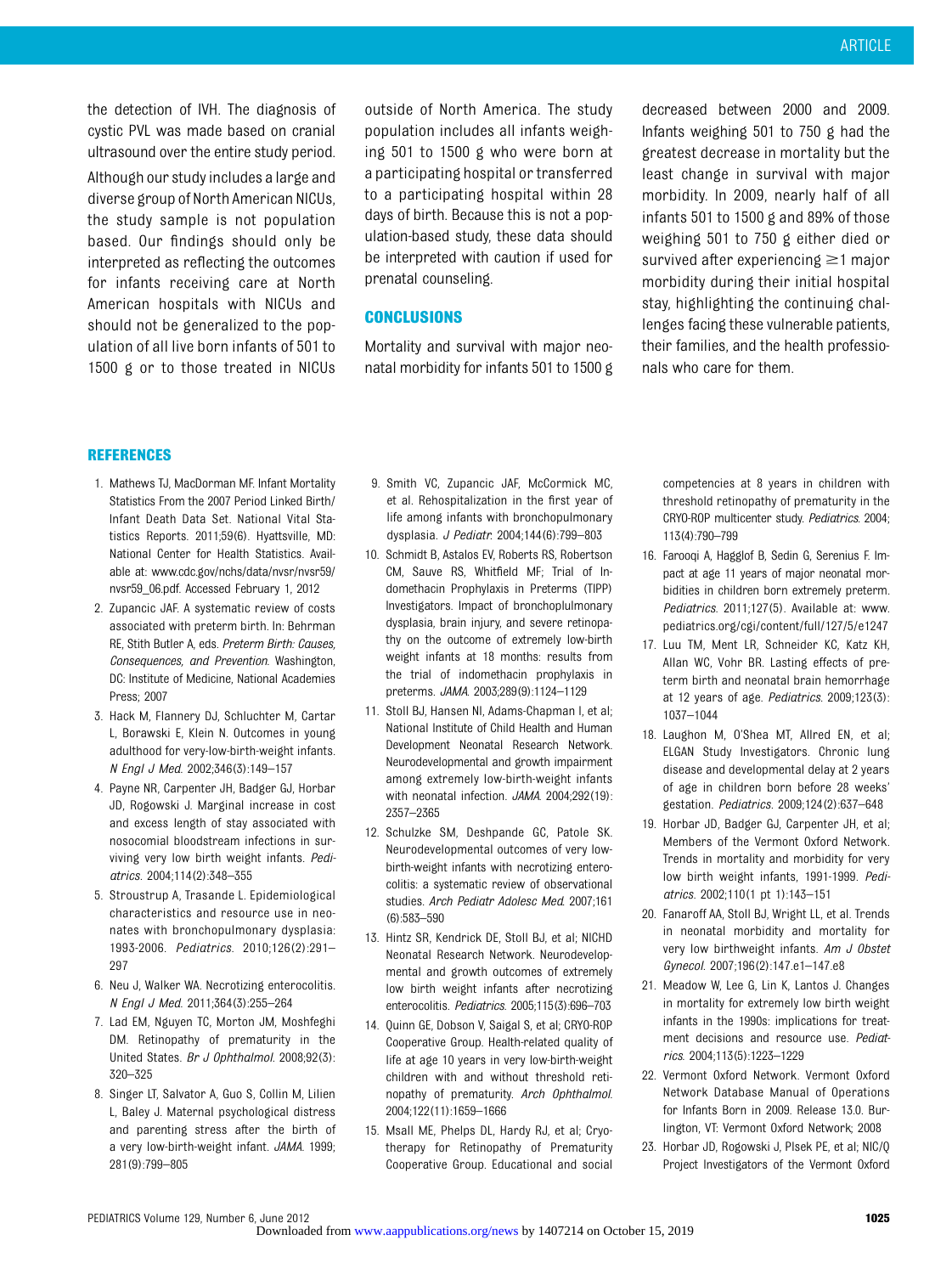Network. Collaborative quality improvement for neonatal intensive care. Pediatrics. 2001; 107(1):14–22

- 24. Papile LA, Burstein J, Burstein R, Koffler H. Incidence and evolution of subependymal and intraventricular hemorrhage: a study of infants with birth weights less than 1,500 gm. J Pediatr. 1978;92(4):529–534
- 25. International Committee for the Classification of Retinopathy of Prematurity. The International Classification of Retinopathy of Prematurity revisited. Arch Ophthalmol. 2005;123(7):991–999
- 26. National Center for Health Statistics. Natality Public-Use Tape and CD-ROM. Hyattsville, MD: National Center for Health Statistics, Annual Products; 2001 and 2002
- 27. Liang K-Y, Zeger SL. Longitudinal data analysis using generalized linear models. Biometrika. 1986;73(1):13–22
- 28. Martin JA, Hamilton BE, Sutton PD, et al. Births: Final Data for 2008. National Vital Statistics Reports. 2010;59(1). Hyattsville, MD: National Center for Health Statistics. Available at: [www.cdc.gov/nchs/data/nvsr/](http://www.cdc.gov/nchs/data/nvsr/nvsr59/nvsr59_01.pdf) [nvsr59/nvsr59\\_01.pdf.](http://www.cdc.gov/nchs/data/nvsr/nvsr59/nvsr59_01.pdf) Accessed August 9, 2011
- 29. Hamilton BE, Martin JA, Ventura SJ. Births: Preliminary Data for 2009. National Vital Statistics Reports. 2010;59(1). Hyattsville, MD: National Center for Health Statistics. Available

at: [www.cdc.gov/nchs/data/nvsr/nvsr59/](http://www.cdc.gov/nchs/data/nvsr/nvsr59/nvsr59_03.pdf) [nvsr59\\_03.pdf.](http://www.cdc.gov/nchs/data/nvsr/nvsr59/nvsr59_03.pdf) Accessed August 9, 2011

- 30. Statistics Canada. Table 102-4509: live births, by birth weight and sex, Canada, provinces and territories, annual, CANSIM (database). Available at: [http://www5.statcan.gc.ca/cansim/](http://www5.statcan.gc.ca/cansim/a01?lang=eng) [a01?lang=eng](http://www5.statcan.gc.ca/cansim/a01?lang=eng). Accessed August 9, 2011
- 31. Stoll BJ, Hansen NI, Bell EF, et al; Eunice Kennedy Shriver National Institute of Child Health and Human Development Neonatal Research Network. Neonatal outcomes of extremely preterm infants from the NICHD Neonatal Research Network. Pediatrics. 2010;126(3):443–456
- 32. Shah PS, Sankaran K, Aziz K, et al. Outcomes of preterm infants  $<$  29 weeks gestation over 10-year period in Canada: a cause for concern? J Perinatol. 2012 Feb;32(2): 132–138
- 33. Fellman V, Hellström-Westas L, Norman M, et al; EXPRESS Group. One-year survival of extremely preterm infants after active perinatal care in Sweden. JAMA. 2009;301(21): 2225–2233
- 34. Mercier CE, Dunn MS, Ferrelli KR, Howard DB, Soll RF; Vermont Oxford Network ELBW Infant Follow-Up Study Group. Neurodevelopmental outcome of extremely low birth weight infants from the Vermont Oxford Network: 1998-2003. Neonatology. 2010;97(4):329–338
- 35. Bassler D, Stoll BJ, Schmidt B, et al; Trial of Indomethacin Prophylaxis in Preterms Investigators. Using a count of neonatal morbidities to predict poor outcome in extremely low birth weight infants: added role of neonatal infection. Pediatrics. 2009;123(1): 313–318
- 36. Schalpbach LJ, Aebischer M, Adams M, et al. Impact of sepsis on neurodevelopmental outcome in a Swiss national cohort of extremely premature infants. Pediatrics. 2011;128(2). Available at: www.pediatrics. org/cgi/content/full/128/2/e348
- 37. Lucey JF, Rowan CA, Shiono P, et al. Fetal infants: the fate of 4172 infants with birth weights of 401 to 500 grams—the Vermont Oxford Network experience (1996-2000). Pediatrics. 2004;113(6):1559–1566
- 38. Early Treatment For Retinopathy Of Prematurity Cooperative Group. Revised indications for the treatment of retinopathy of prematurity: results of the early treatment for retinopathy of prematurity randomized trial. Arch Ophthalmol. 2003;121(12):1684–1694
- 39. Section on Ophthalmology American Academy of Pediatrics, American Academy of Ophthalmology, American Association for Pediatric Ophthalmology and Strabismus. Screening examination of premature infants for retinopathy of prematurity. Pediatrics. 2006;117(2):572–576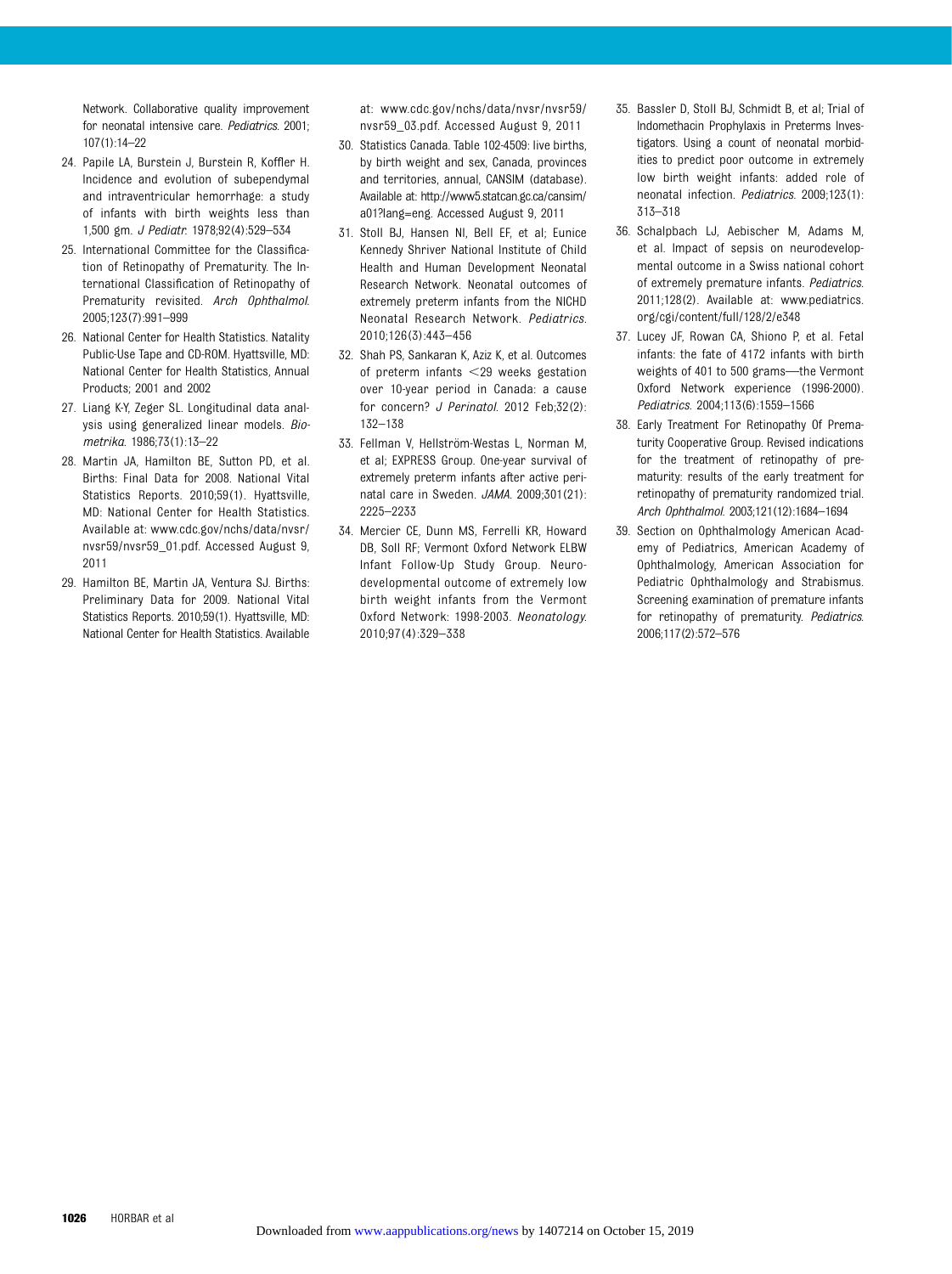#### Jeffrey D. Horbar, Joseph H. Carpenter, Gary J. Badger, Michael J. Kenny, Roger F. **to 2009 Mortality and Neonatal Morbidity Among Infants 501 to 1500 Grams From 2000**

DOI: 10.1542/peds.2011-3028 originally published online May 21, 2012; *Pediatrics* 2012;129;1019 Soll, Kate A. Morrow and Jeffrey S. Buzas

| Updated Information $\&$<br><b>Services</b> | including high resolution figures, can be found at:<br>http://pediatrics.aappublications.org/content/129/6/1019                                                                                            |
|---------------------------------------------|------------------------------------------------------------------------------------------------------------------------------------------------------------------------------------------------------------|
| <b>References</b>                           | This article cites 30 articles, 14 of which you can access for free at:<br>http://pediatrics.aappublications.org/content/129/6/1019#BIBL                                                                   |
| <b>Subspecialty Collections</b>             | This article, along with others on similar topics, appears in the<br>following collection(s):<br><b>Fetus/Newborn Infant</b><br>http://www.aappublications.org/cgi/collection/fetus:newborn_infant_<br>sub |
| <b>Permissions &amp; Licensing</b>          | Information about reproducing this article in parts (figures, tables) or<br>in its entirety can be found online at:<br>http://www.aappublications.org/site/misc/Permissions.xhtml                          |
| <b>Reprints</b>                             | Information about ordering reprints can be found online:<br>http://www.aappublications.org/site/misc/reprints.xhtml                                                                                        |